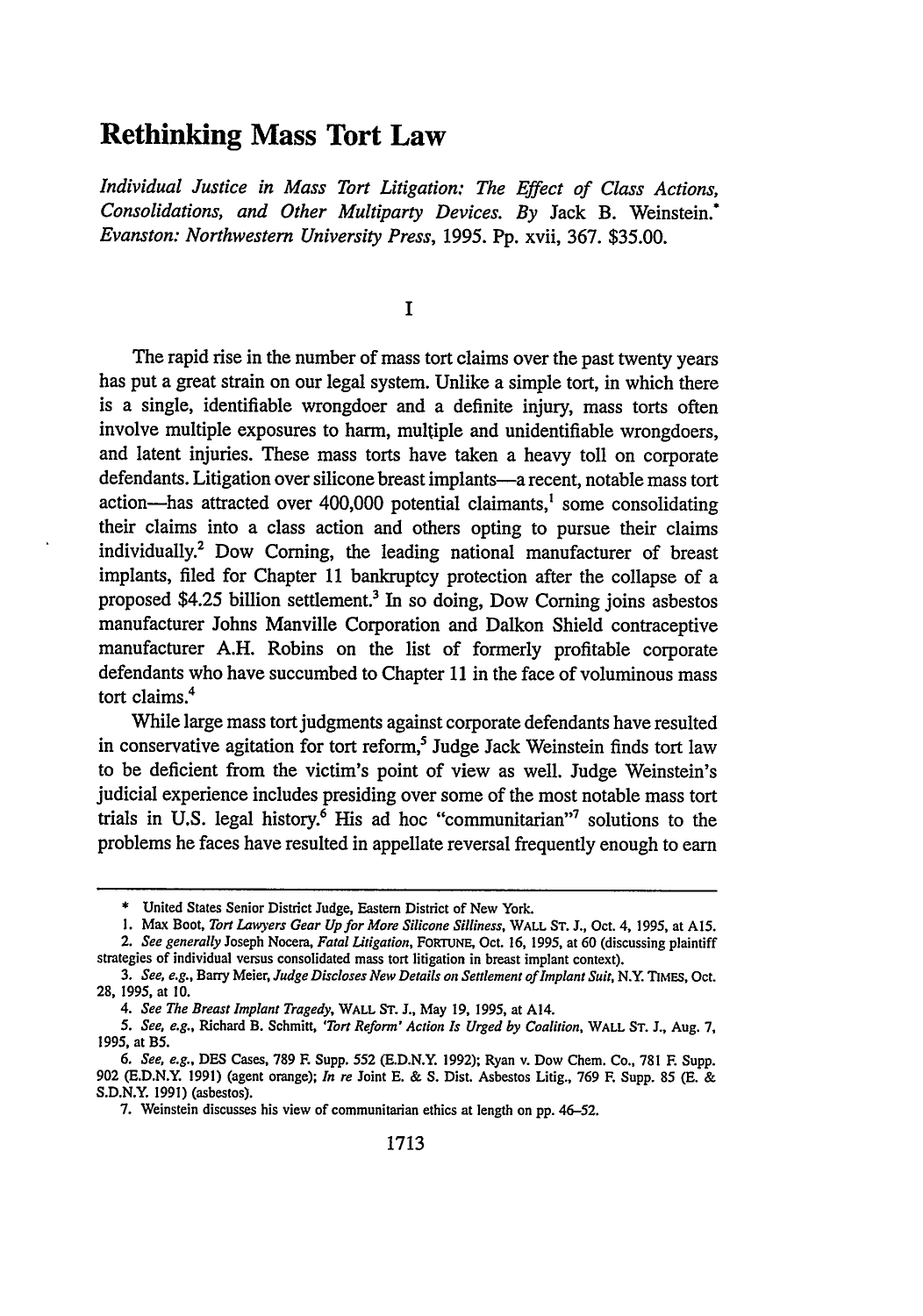him the nickname "Reversible Jack."' In *Individual Justice in Mass Tort Litigation,* Weinstein advocates expansive revisions of legal and ethical rules in an effort to better serve the interests of individual claimants in the mass tort context. Most significantly, Weinstein calls for a legislative initiative that would eliminate the need for victims to rely on tort law for compensation, or, in the alternative, the protection of the victim community through the use of courts' equitable powers. Weinstein's proposals, though well intentioned, fall short of a realistic solution to the problems presented by mass torts. Specifically, his proposed legislative initiative lacks a realistic source of funding, and his reforms in the name of the individual actually do more to serve the interest of the community.

II

In response to the legal system's inability to handle mass torts, Judge Weinstein calls for a broad compensatory legal framework that would dispose of most tort litigation. His plan includes creating a national health care system and extending Social Security disability benefits to all persons. These reforms would give victims a means of recovery independent of tort law (pp. 4-5, 120). Weinstein advocates making protection available through first-party insurance or worker fringe benefits (p. 33). Government regulatory agencies would be strengthened to monitor corporations adequately, thereby deterring tortious behavior and effectively "serv[ing] as the first and main line of defense" (p. 32). Weinstein also proposes enacting a uniform national tort law to replace the many different state tort laws (pp. 4, 21, 146) and creating a National Disaster Court to handle any "substantial" mass tort accidents (p. 34).

Critics may be quick to label Weinstein's proposals big-government solutions. His fundamental premise, however, seems sound: In the absence of guaranteed health care, tort law is the primary means of redress for many of the injured. Victims without medical insurance must sue in order to purchase the care that they need. This reliance on tort law creates incentives for victims to exaggerate injuries both to ensure a recovery and to increase possible pain and suffering awards.<sup>9</sup> A national health care system would reduce mass tort victims' need to bring suits that inflict financial pain on corporate defendants. Victim-claimants would have their injuries redressed without obtaining a judgment against a corporate tortfeasor. Judges would be less inclined to use tort law to provide victims with third-party insurance and could tailor awards to maximize the deterrent function of the tort system.'0 In sum, corporate

<sup>8.</sup> Michele Galen, *The Man Who's Cutting Through the Asbestos Mess,* Bus. WK., Jan. **28,** 1991, at **71,** 72.

*<sup>9.</sup> See* Stephen D. Sugarman, *Doing Away With Tort Law,* 73 CAL. L. REv. **555,** 586 (1985).

*<sup>10.</sup> See* Gary T. Schwartz, *A National Health Care Program: What Its Effect Would Be on American Tort Law and Malpractice Law,* 79 CORNELL L. REv. 1339, **1353-54** (1994).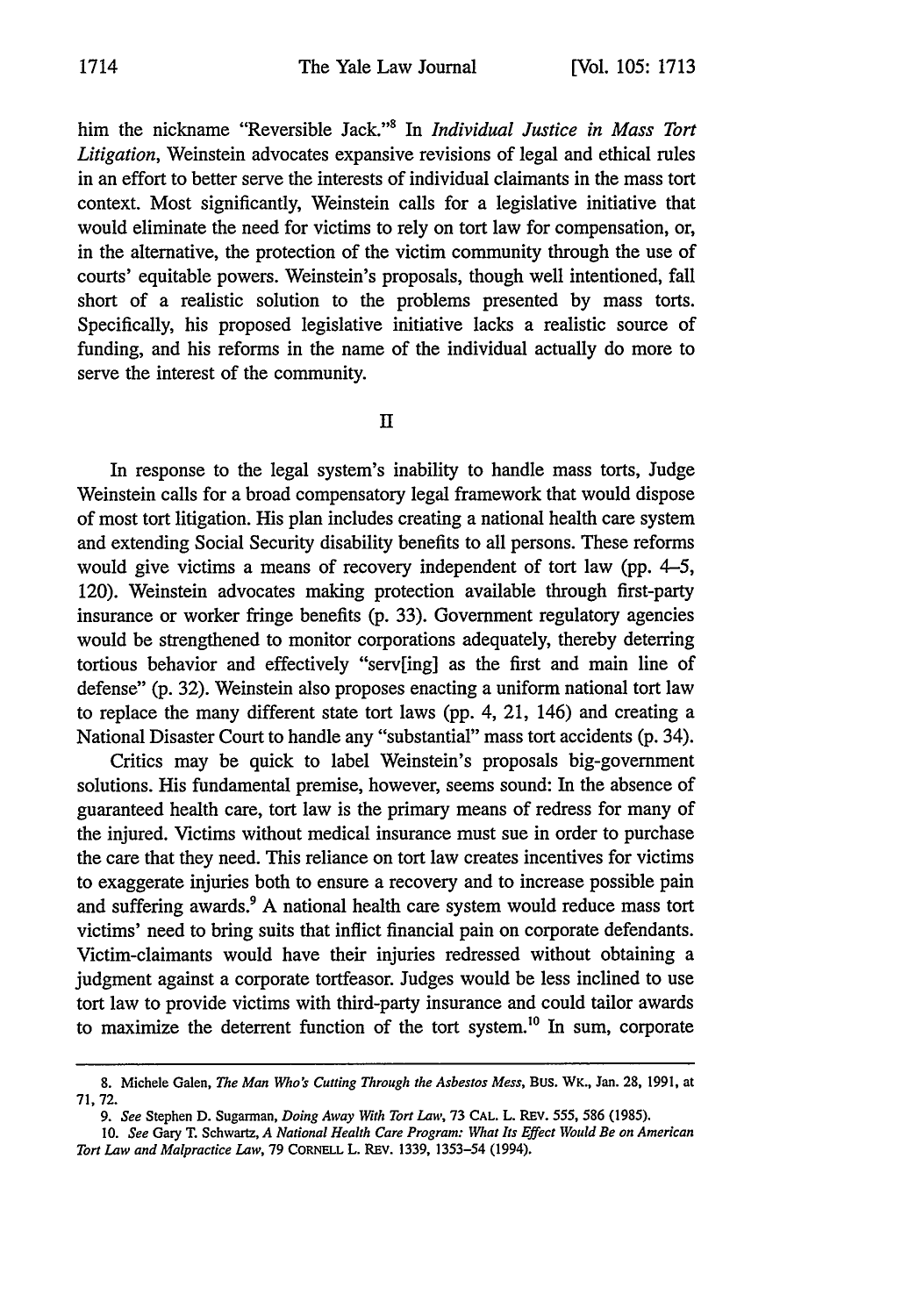defendants would have less financial exposure, and more victims could receive compensation.

The most notable manner in which Weinstein's proposals would mitigate the mass tort burden on corporate defendants is by eliminating punitive damage awards (p. **35)."** Not only would barring these awards directly reduce damages against corporations,<sup>12</sup> it would also halt the great influx of claims that often follows such awards. For example, after a jury awarded a plaintiff \$25 million in a breast implant case, the number of breast implant lawsuits nationwide doubled in a matter of months.<sup>13</sup> Eliminating punitive damages would go a long way toward cooling off the mass tort fire.

Ultimately, however, Weinstein's call for legislative action raises serious questions of cost. He envisions a grand regulatory scheme in which government has the ultimate responsibility for regulating corporate activity, deterring corporate torts, and providing tort victims with health care. This call for action comes at a time when both Medicare and Medicaid have been targeted for reduction. In such a political environment, it is unlikely that any broad-based legislative initiative to expand health care entitlements would receive serious consideration. Indeed, Weinstein himself acknowledges the danger of relying on government-supported agencies, which are subject to political pressures and in constant danger of being emasculated with a swing of a fiscal conservative's axe (p. 169). For Weinstein to advocate seriously for legislative adoption of such an expansive government role, he must simultaneously propose realistic financing measures. Without a financing proposal, his legislative initiative remains politically unrealistic.

**III**

Weinstein ultimately believes that individual justice is best achieved by protecting the interests of the community. He argues that, in the absence of a legislative overhaul, judges should resort to using their equity powers in order to protect the interests of the victim communities. In this regard, *Individual Justice* is a misnomer: Weinstein's *communitarian* ethic leads him to criticize legal rules and ethical guidelines ostensibly designed for *individual* protection. A striking example is Weinstein's dissatisfaction with class action opt-out provisions. He believes that these provisions "may make full use of the class action device [in mass torts] impossible" (p. 26). He prefers the use of Rule  $23(b)(1)(B)$  limited-fund class actions<sup>14</sup> or consolidated actions modeled after

**<sup>11.</sup>** For additional arguments against punitive damages, see Gary T. Schwartz, *Mass Torts & Punitive* Damages: **A** Comment, **39** VILL L. REv. 415 (1994).

<sup>12.</sup> Punitive damage awards have soared recently. *See,* e.g., TXO Prod. Corp. **v.** Alliance Resources Corp., 113 **S.** Ct. 2711, 2718 (1993) (upholding punitive award 526 times greater than actual damages). 13. Nocera, *supra* note 2, at 82.

<sup>14.</sup> Rule 23(b)(1)(B) deals with class actions in which individual prosecution would "as a practical matter be dispositive of the interests of the other members not parties to the adjudications or substantially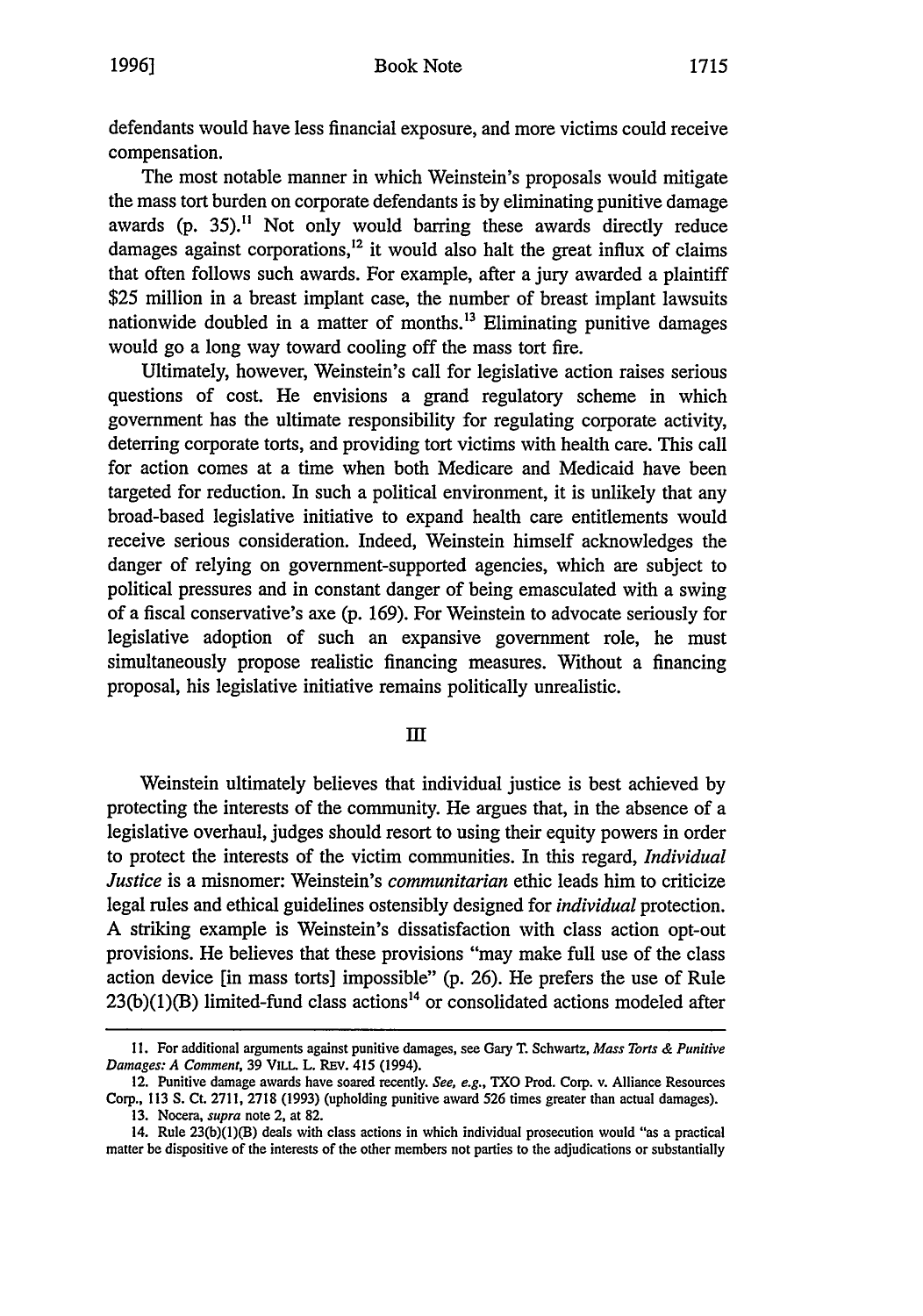bankruptcy proceedings for resolving mass torts (pp. 134–37).<sup>15</sup> These actions are preferable because they preclude individuals from opting out and pursuing claims independently (p. 136, 155). In fact, in the Agent Orange case, Weinstein threw out for lack of causation cases brought by veterans who took advantage of the opt-out provision of the  $23(b)(3)$  class action.<sup>16</sup> These veterans were thus excluded from a class settlement approved by Weinstein in which corporate defendants paid \$180 million into a settlement fund on the conditions that this sum would represent their total liability and that individual claims would thereafter be banned.<sup>17</sup> The reason for Weinstein's preference is clear: If plaintiffs can opt out, and enough of them do so, defendantcorporations will be disinclined to settle class actions because any settlement will represent only a portion of their total potential liability. "Global peace" will be impossible to achieve (p. 136). Even when defendants are inclined to settle, the presence of pending claims filed by plaintiffs who opted out can induce the corporations to file for Chapter 11 bankruptcy, $^{18}$  thus placing all potential creditors on hold and disrupting settlement negotiations.<sup>19</sup> Weinstein envisions the use of consolidated proceedings as a means not only of compensating victims, but also of funding communitarian initiatives such as support groups for the relatives of the injured, extensive research, medical advice, and other remedies, the benefits of which would extend beyond those immediately injured (pp. 7-8, 87, 96). By opting out, plaintiffs discourage corporate defendants from settling or push such corporations into Chapter 11 bankruptcy, thus delaying or preventing community-oriented settlements.

Pursuant to his procommunity philosophy, Judge Weinstein also takes aim at traditional rules of legal ethics. In particular, he attacks the notions that "the plaintiffs' attorney's duty of loyalty requires her to put the client's interests ahead of all others," and that "the lawyer has no ethical obligation to consider the interests of third parties" (p. 66). As an example, Weinstein discusses a defendant's demand for the inclusion of a secrecy provision in a settlement agreement (pp. 66-67). Under traditional rules of legal ethics, the plaintiff's attorney would have little choice but to accept a secrecy provision because the plaintiff's interest would be served by a defendant's willingness to "sweeten" the deal to secure such an agreement (p. 67). This ethical framework ignores the adverse effect of lost information on the relevant community. Weinstein

impair or impede their ability to protect their interests." FED. R. Civ. P. 23(b)(1)(B).

<sup>15.</sup> Weinstein finds the bankruptcy proceeding appealing since it "give[s] the judge considerable equitable powers of supervision" (p. 137) including the power to stay both state and federal proceedings. 16. *See Nocera, supra* note 2, at 75.

<sup>17.</sup> Ryan v. Dow Chem. Co., 781 F Supp. 902, 918-20 (E.D.N.Y. 1991); *see also* Nocera, *supra* note 2, at 75 (discussing Weinstein's grant of defendant's motion to dismiss opt-out plaintiffs' individual suits).

<sup>18.</sup> Filing for bankruptcy under Chapter 11 prevents claims against the debtor from being litigated during the reorganization process. *See* 11 U.S.C. § 362 (1994).

<sup>19.</sup> *See* Milo Geyelin & Timothy D. Schellhardt, *Dow Coming Seeks Chapter* **11** *Shield, Clouding Status of Breast-Implant Pact,* WALL **ST. J.,** May **16,** 1995, at **A3.**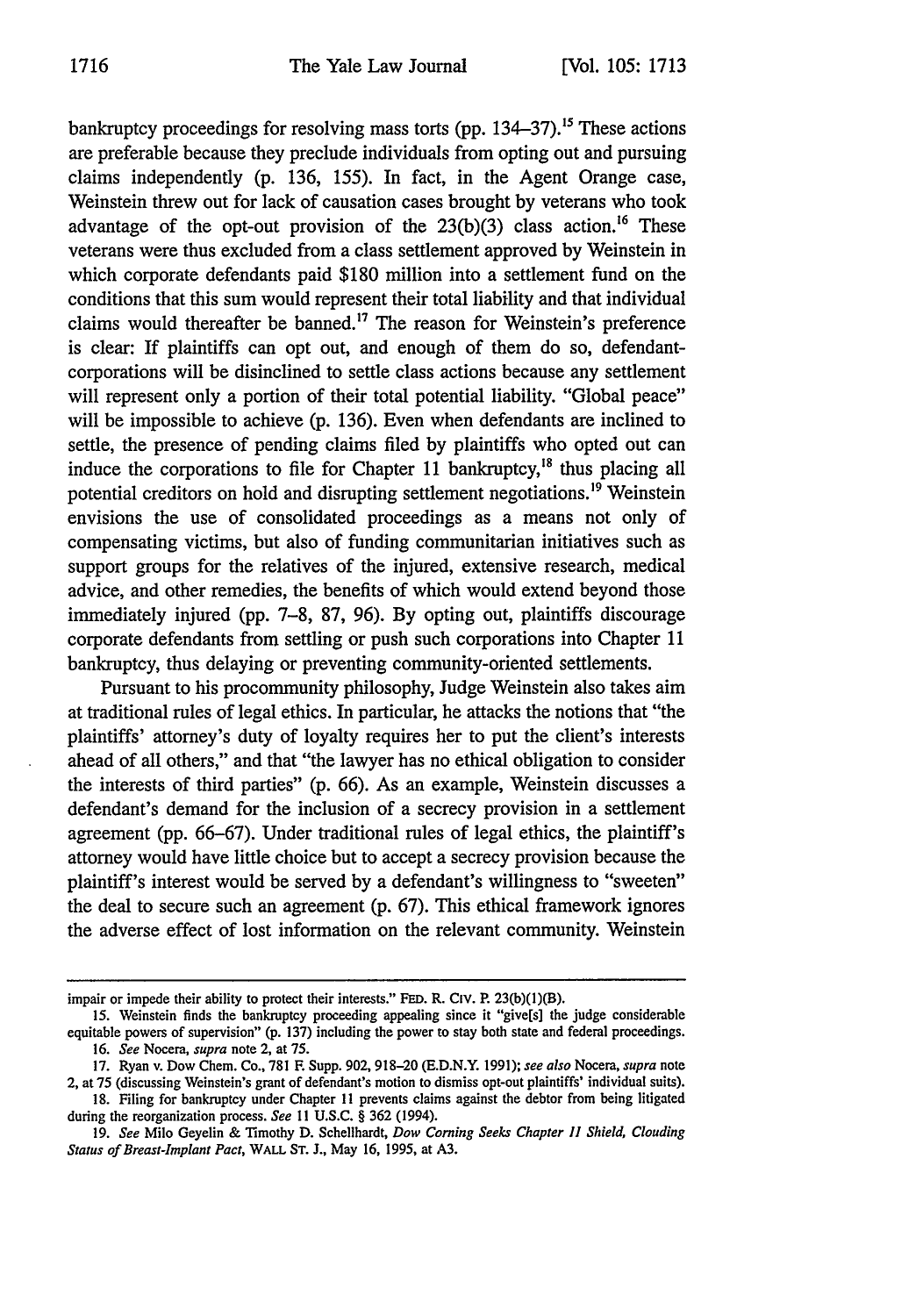## Book Note **1996] 1717**

believes that there is great societal interest in knowing "what went wrong and why" (p. 67), and in this regard "[s]ometimes the needs of individual members of the community must yield to those of the community as a whole" (p. 68). This communitarian ethic leads Weinstein to advocate "a new formulation of the lawyer's ethical duty" in which the attorney considers the ultimate impact of litigation on the community (p. 87).

Weinstein advocates the integration of modem communications technology into the litigation process to give victims a voice and increase the flow of information. He mentions e-mail, a 1-800 number, and cable TV links as examples of technology that could increase participation in the legal process (pp. 57-58). He also calls traditional notions of individual attorney-client contact "ludicrous" when applied to mass tort cases (p. 54). He acknowledges, however, that victims who join together in a class action are still "surrender[ing] their rights to a system in which they have little or no input" (p. 54). In those instances in which the attorney is unable to pursue zealously the individual client's rights, Weinstein sees a need for the legal system to administer some "TLC" to the victims of a mass tort (p. 55). He recommends the use of courthouses for town meetings and encourages judges to attend such meetings and listen to the concerns of the victim community (p. 99). $^{20}$  In support of his participation remedy, he cites studies suggesting that increasing plaintiffs' participation in litigation results in a corresponding increase in their perception of the result's value (p. **56).21**

Such community-based solutions call the theme of "individual justice" into question. In his concern for the community interest and judicial efficiency, Weinstein advocates the revision of ethical guidelines and legal rules that were specifically designed to protect individual litigants' rights. In return, he offers litigants the opportunity to vent their frustrations to a judge, to a telephone operator, or via the information superhighway. These alternatives are designed to create a "belief' (p. 14) among litigants that they have participated. The ethical codes that require zealous advocacy and legal rules that allow individual litigants to control the course of litigation, however, do more than just create a sense of participation—they ensure real, meaningful participation. Weinstein's proposals for enhanced communication would provide only superficial compensation for the loss of this meaningful, individual protection. Perhaps Weinstein should have chosen the title *"Community Justice"* or even *"Judicial Pragmatism"* since his proposals, though arguably protecting the victim community, are, at least in part, at the individual victim's expense.

The danger of replacing individually oriented procedures with communityoriented solutions is that the definition of the victim community is subject to

<sup>20.</sup> Weinstein used this technique in a case involving the Shoreham nuclear power plant controversy. *See* County of Suffolk v. Long Island Lighting Co., 710 F. Supp. 1422, 1424 (E.D.N.Y. 1989).

<sup>21.</sup> See Tom R. Tyler, *The Role of Perceived Injustice In Defendants' Evaluations of Their Courtroom Experience,* 18 LAW & SOC'Y REV. 51 (1984).